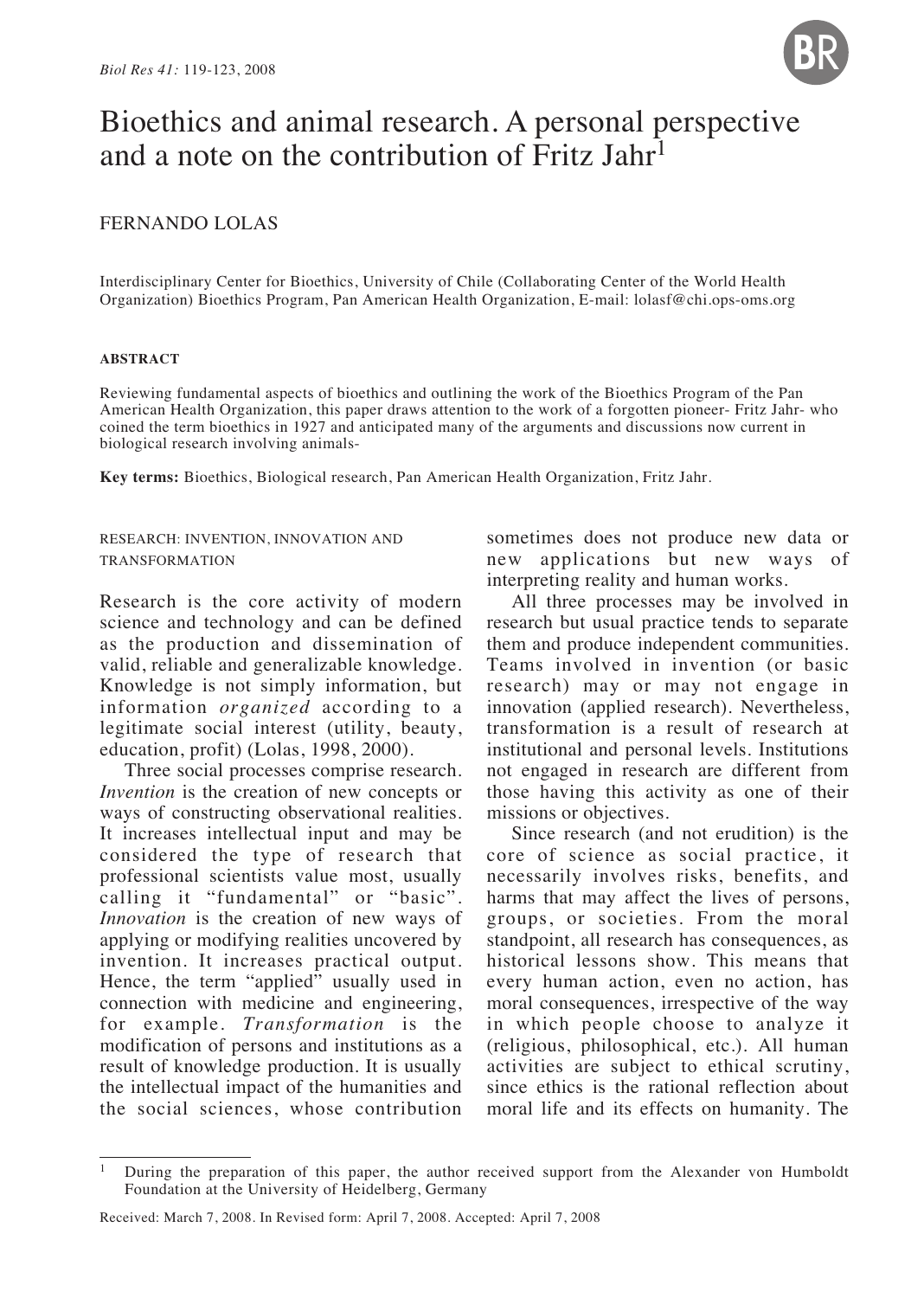two most common ethical traditions of Western thought –*deontology*, or the theory of duties, and *teleology*, the theory of consequences- have become associated in the discourse of current bioethics, which can be conceived of as social *process*, disciplinary matrix or *procedure* for reaching conclusions, and academic *product*.

## BIOETHICS: THE WORD AND ITS MEANING

The first documented use of the word *bioethics* dates back to 1927, when Fritz Jahr, a protestant pastor and theologian from Halle, gave the title "*Bio-Ethik: Eine Umschau über die ethischen Beziehungen des Menschen zu Tier und Pflanze*" to an article published in the journal *Kosmos*. (Jahr, 1927).

The main idea behind Jahr's article was to anticipate what he later called "the bioethical imperative" (Jahr, 1934). Paraphrasing Immanuel Kant with the categorical imperative, Jahr suggested that all living beings were entitled to respect and should be treated not as means but as ends in themselves (Engel, 2004; Sass, 2007a, b).

Distancing himself from the teachings of Hindu scholars whose viewpoints could be confused with his own, Jahr addressed the biblical Fifth commandment (prohibition to kill) in its implications for the welfare of animals and plants and examining, mostly from a theological point of view, what can be considered a "humane" treatment of living beings. In his1934 paper, he asserts that the bioethical imperative is self evident in relation to animals, in the sense that it appeals to conscience not to torture or otherwise inflict damage on animals (referring mostly to mammals) but that plants should be accorded similar treatment. And concludes "*Als Umschreibung des fünften Gebotes ergigt sich der bio-ethische Imperativ: "Achte jades Lebewesen grundsätzlich als einen Selbstzweck und behandle es nach Möglichkeit als solchen!"(*Jahr, 1934).

It should be recalled that the *Zeitgeist* of the first decades of the XXth century produced in Europe a curious fusion between laws and regulations placing limits on

medical experimentation and legislations later considered discriminatory and inhuman, not only in Germany but in other countries as well. At the time of the Republic of Weimar, when Jahr writes, Julius Moses had been able to pass legislation on proper human experimentation (1931) that some doctors during the Nazi regime did not comply with, as demonstrated by the Nuremberg trial of doctors and its impact on research practice (Weizsäcker, 1947; Eckart, 2008).

This is not the place to trace the origins and evolution of Jahr's concept of bioethics and the developments it accompanied or anticipated at a time characterized by a complex mixture of nationalist sentiments, heroic nihilism, and political turmoil. Suffice only to say that its relevance for biological research employing animals is still open for discussion.

In the decade of the seventies of the XXth century Van Rensselaer Potter also used the term meaning a wide consideration of solidarity in the biosphere. He later insisted on his proposal of a "global ethics", a science of survival for the human and other animal species (Potter, 1970, 1971).

During the last decades of the XXth century the term was employed in a variety of contexts. Two main streams can be discerned: an application of ethical reasoning to medicine and the health sciences and a general ethical standpoint for the analysis of science and technology. Initiatives linking the humanities and the natural sciences and the coalescence of "cultures" have been in the *Zeitgeist* of the XXth century (Lolas, 1998, 2002)

Different meanings of the word "bioethics" make it difficult to formulate a definite set of principles constituting a consolidated discipline. Resistance to its use has been observed in some European countries. In the developing world, some have used the term with political intention to question developments in industrialized countries. Resource-poor settings have accepted bioethical concepts inspired by European and North American institutions.

Currently, bioethics is an umbrella term covering different attempts to humanize the scientific enterprise, the practice of the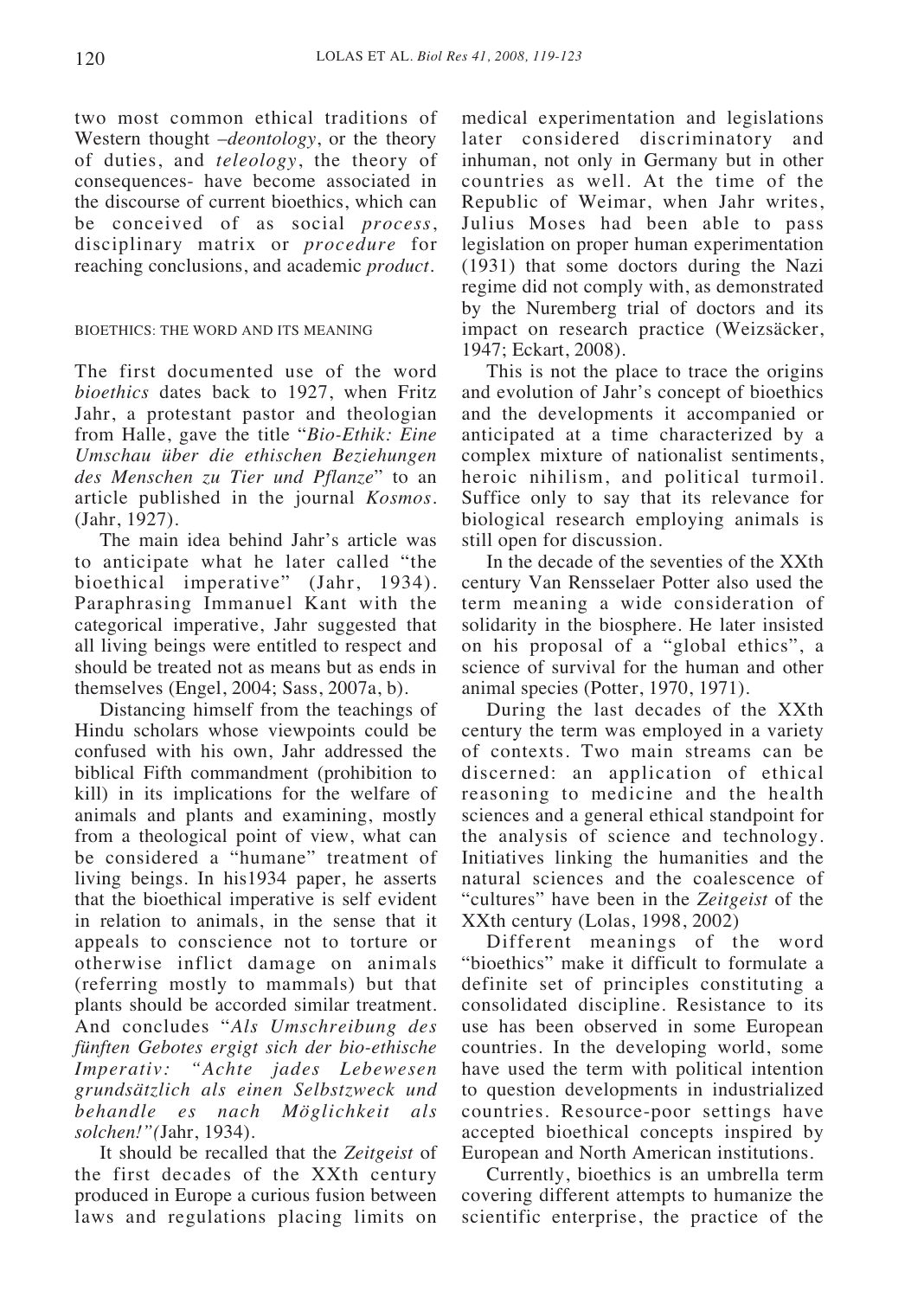health professions, and the respect for human rights in economics, politics, and social research

#### VARIETIES OF BIOETHICS

It is no wonder that with such diverse origins and usages, many forms of bioethics can be discerned. Topics addressed by bioethics have a long past but a short history (Lolas 2002a).

One aspect relates to basic and applied research with human and animal subjects. Medical consequences of advances in genomics, organ transplantation, stem cell research and biotechnology along with their ethical, legal, and social implications constitute an expanding area of bioethical reflection.

Bioethics has also analyzed the interface between scientific communities and lay people. Politicians, legislators, entrepreneurs, without formal scientific training need to be informed about science and technology in order to make informed decisions on resource allocation, public policy and regulatory practices. Cases contributing to the visibility of bioethics have been violations of moral codes disseminated through public media. Without such exposure, important documents such as the Nuremberg Code, the Declaration of Helsinki, the Belmont Report or the CIOMS Guidelines would not have received attention (Lolas, 2001)

Delivery of services, priority setting in national or international contexts, respect for human rights and solidarity or reciprocity in dealing with vulnerable populations or ethnic minorities belong also to the bioethical enterprise (Lolas et al, 2007)

Considering these different domains, bioethics is clinical, research-oriented, regulatory, cultural and commonsense. Its practice is influenced by religious, gender (feminist bioethics) and political considerations.

#### THE PRACTICE OF BIOETHICS

In many regions of the world, Latin America included, the common form of bioethics practiced to-day is *principialism*. The most widespread form of reasoning is based on so-called intermediate principles, between higher order values and rules of conduct. The principles outlined in several documents like the Belmont Report, Declaration of Helsinki, CIOMS Ethical Guidelines and others are autonomy (respect for persons), beneficence, nonmaleficence and justice. Some authors add trustworthiness, reciprocity, solidarity, truthfulness, relevant to the pursuit of scientific research including project planning, data collection, sampling, and publication (Beauchamp & Childress, 2001; CIEB, 2008).

The essential thrust of bioethics is the *dialogical nature* of decision making, based on deliberation. All stakeholders and beneficiaries of research and innovation should partake of the ideas, risks, benefits, and outcome of research. This includes sponsors, researchers, administrators, service providers, research subjects and public at large.

One implication of bioethics for the conduct of research is the need to share information, decision, and outcome beyond the scientific community to those who may use or apply scientific knowledge. A code of ethics for scientists should include provisions for obtaining and maintaining public trust on the self-regulation of science and technology. Most of the classical documents elaborated so far derive from situations in which rights of persons or animals were violated or not adequately respected in the name of scientific progress.

#### INSTITUTIONALIZATION OF BIOETHICS

The dialogical nature of bioethics has created new social institutions or reshaped old ones. For research, research ethics committees, called Institutional (or Independent) Review Boards in the US and Data Safety and Monitoring Boards to review, approve, and follow up projects.

Experience suggests that research ethics committees should be close to the institutions, be integrated by members without conflicts of interest related to the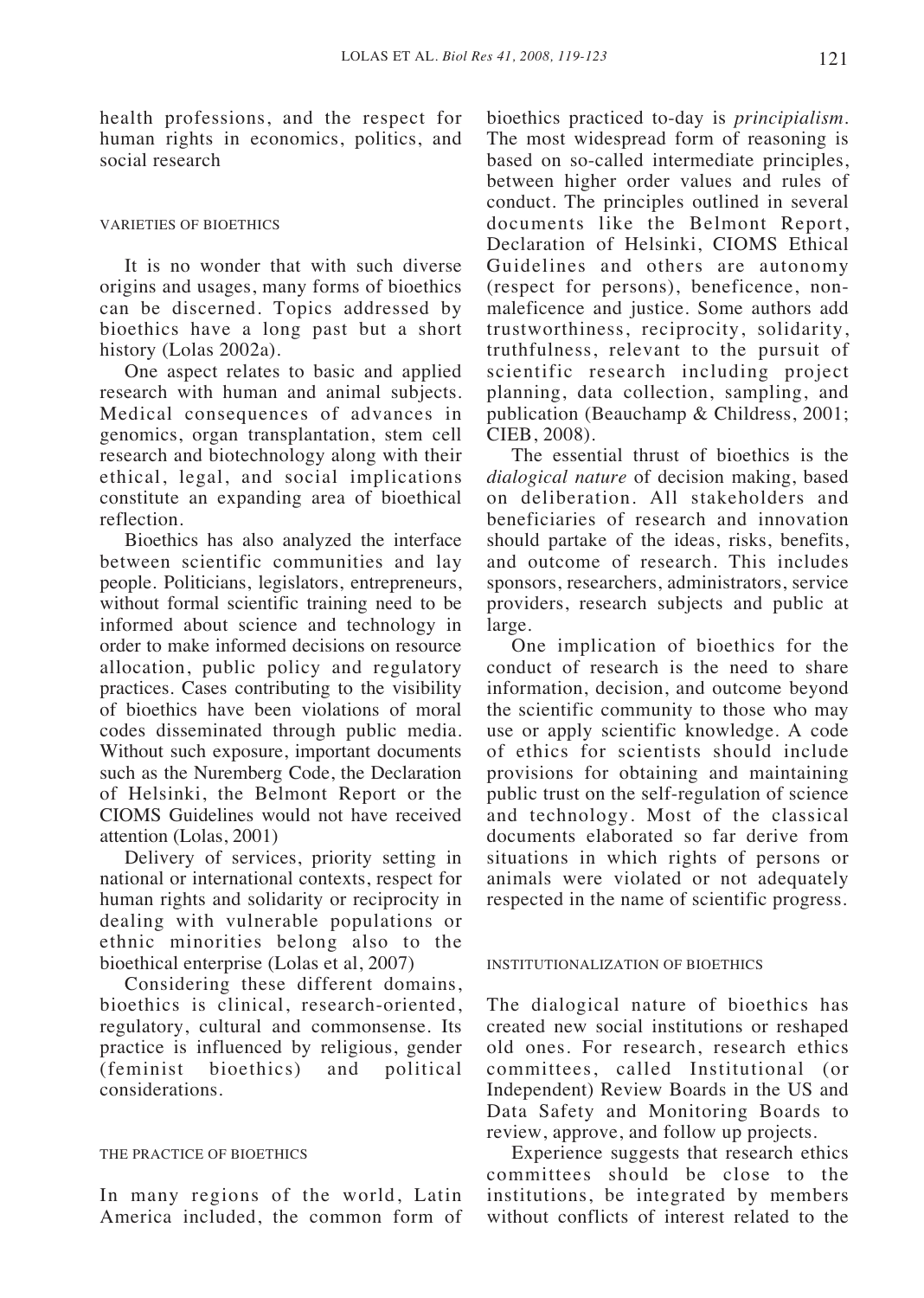projects under evaluation and by lay people, lawyers, priests and other experts.

There exist also committees charged with oversight of clinical practice (hospital ethics committees) or associated with professional organizations. At the level of states, provinces, or nations, some countries have higher-level commissions for addressing conflicts or clarifications arising from ethical oversight or for formulating long term and long range public policies.

A growing body of literature is concerned with characteristics and operation of these different types of bioethical institutions (Cf. CIEB website)

#### USES AND ABUSES OF BIOETHICS

Bioethics is not simply application of philosophical notions to scientific problems or a new formulation of classical professional deontology. It is a dialogic form of deliberation considering social interests and the cultural or religious norms about what is proper, what is good and what is just. The institution of the committee or the consultative group stresses the social character of the bioethical enterprise. Bioethics can be misused as a political tool or as a means of exercising power. The potential usefulness of bioethical deliberation can be downgraded to antiscientific discourses and superficial admonitions against "ethical imperialism".

The program established by the Pan American Health Organization (PAHO) in association with the University of Chile and the Chilean government in 1994 aims to exercise ethical oversight over research with human subjects, evaluate health policies from an ethical point of view, and extend research and publication to ecological ethics, food ethics and animal research (Lolas, 2004, 2006 a,b, 2007). The commitment extends to ecological, biological, clinical, and social issues and is reflected in the flagship publication'*Acta Bioethica* (ISSN 0717-5906). It also maintains a virtual library on bioethics with the support of BIREME (http: //bioetica.bvsalud.org/htmal/ es/home.html) , publishes the newsletters *Bioética Informa* (ISSN 0717-6112) and

*Salud Oral-Bioética* (ISSN 0718-2392) and a series of books on research ethics, social bioethics, and clinical ethics, all freely available at the websites (Cf. PAHO BIO, 2008; CIEB, 2008)

### THE CONTRIBUTION OF FRITZ JAHR TO THE BIOETHICS OF ANIMAL RESEARCH

As a theologian and educator, Fritz Jahr did not explicitly address scientific research with animals when he coined the term bioethics. Most of what has later been said, however, is anticipated in his writings. Beyond the "humane" conduct of research indicated by the famous "three Rs" (replacement, reduction, refinement) and the appropriate treatment of animals (Russell & Burch, 1959; Cardozo et al., 2007), what is most remarkable is his notion of the "bioethical imperative". It summarizes without fanaticism or fundamentalism what is owed to animals as living beings, what can be reasonably expected from advances in the regulation of research and what the training of investigators should consider.

#### REFERENCES

- BEAUCHAMP T L & CHILDRESS J F (2001) Principles of Biomedical Ethics. New York: Oxford University Press, 5<sup>th</sup> ed. (First edition 1979)
- CARDOZO, C, MRAD A, MARTÍNEZ C, RODRÍGUEZ E, LOLAS F, editors (2007) El animal como sujeto experimental. Aspectos técnicos y éticos. Santiago de Chile: Centro Interdisciplinario de Estudios en Bioética Universidad de Chile. (available at www.uchile.cl/ bioetica)
- CIEB (Centro Interdisciplinario de Estudios en Bioética, Universidad de Chile) http: //www.uchile.cl/bioetica
- ECKART W (2008) Personal communication
- ENGEL E M (2004) O desafio das biotécnicas para a ética e a antropología. Veritas 5: 205-228
- JAHR F (1927) Bio-Ethik. Eine Umschau über die ethischen Beziehungen des Menschen zu Tier und Pflanze. Kosmos.Handweiser für Naturfreunde 24(1): 2-4
- JAHR F (1934) Drei Studien zum 5. Gebot. Ethik. Sexualund Gesellschaftsethik 11: 183-187
- LOLAS F (1998) Bioética. El diálogo moral en las ciencias de la vida. Santiago de Chile: Universitaria (2ª edición Santiago: Mediterráneo, 2001)
- LOLAS F (2000) Bioética y antropología médica. Santiago de Chile: Mediterráneo
- LOLAS F (2001) Aspectos éticos de la investigación biomédica. Conceptos frecuentes en las normas escritas. Rev Méd Chile 129: 680-684
- LOLAS F (2002a) Temas de bioética. Santiago de Chile: Universitaria